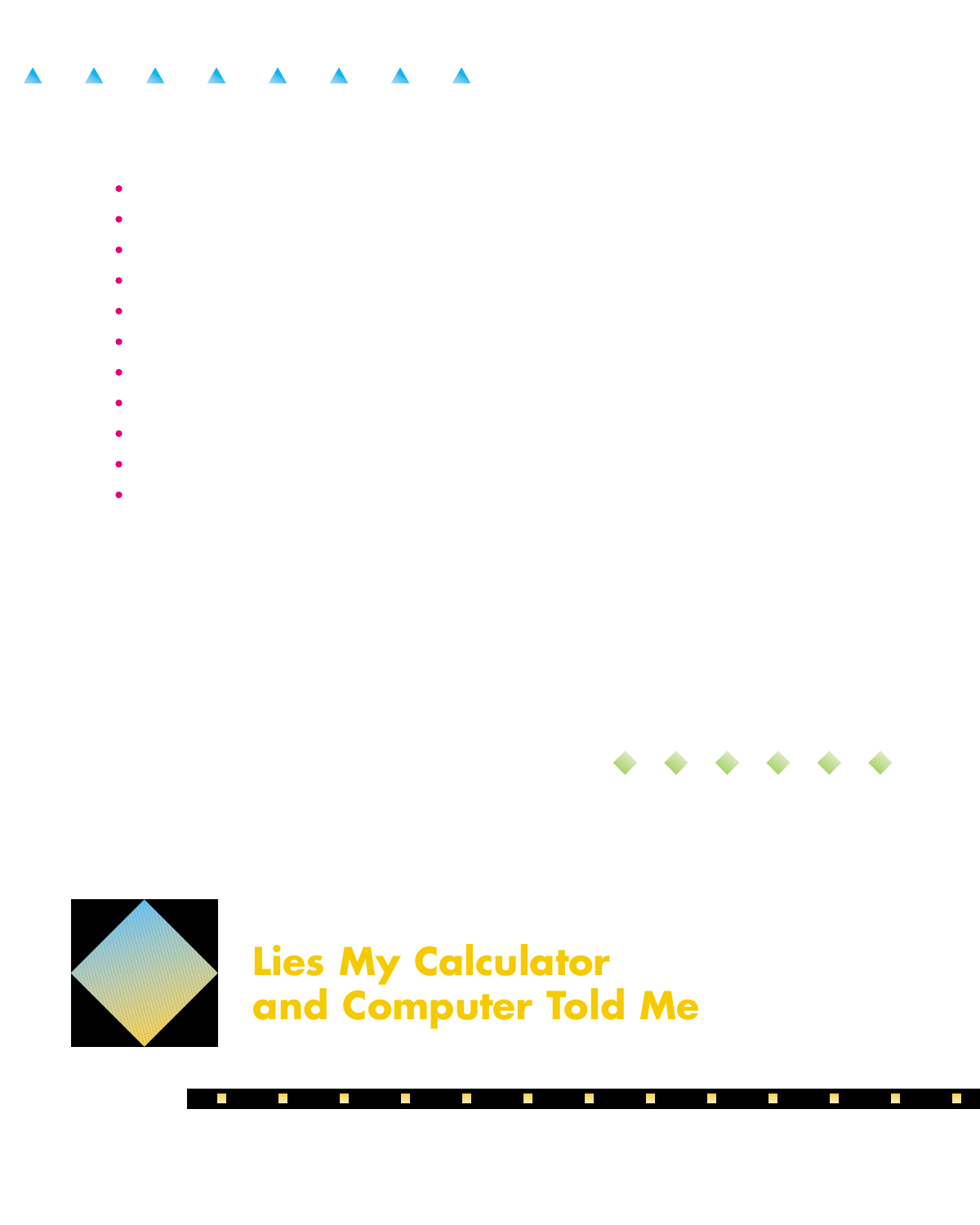

# Lies My Calculator and Computer Told Me

▲ See Section 1.4 for a discussion of graphing calculators and computers with graphing software.

A wide variety of pocket-size calculating devices are currently marketed. Some can run programs prepared by the user; some have pre-programmed packages for frequently used calculus procedures, including the display of graphs. All have certain limitations in common: a limited range of magnitude (usually less than  $10^{100}$  for calculators) and a bound on accuracy (typically eight to thirteen digits).

A calculator usually comes with an owner's manual. Read it! The manual will tell you about further limitations (for example, for angles when entering trigonometric functions) and perhaps how to overcome them.

Program packages for microcomputers (even the most fundamental ones, which realize arithmetical operations and elementary functions) often suffer from hidden flaws. You will be made aware of some of them in the following examples, and you are encouraged to experiment using the ideas presented here.

## **Preliminary Experiments with your Calculator or Computer**

To have a first look at the limitations and quality of your calculator, make it compute  $2 \div 3$ . Of course, the answer is not a terminating decimal so it can't be represented exactly on your calculator. If the last displayed digit is 6 rather than 7, then your calculator approximates  $\frac{2}{3}$  by truncating instead of rounding, so be prepared for slightly greater loss of accuracy in longer calculations.

Now multiply the result by 3; that is, calculate  $(2 \div 3) \times 3$ . If the answer is 2, then subtract 2 from the result, thereby calculating  $(2 \div 3) \times 3 - 2$ . Instead of obtaining 0 as the answer, you might obtain a small negative number, which depends on the construction of the circuits. (The calculator keeps, in this case, a few "spare" digits that are remembered but not shown.) This is all right because, as previously mentioned, the finite number of digits makes it impossible to represent  $2 \div 3$  exactly.

A similar situation occurs when you calculate  $(\sqrt{6})^2$  – 6. If you do not obtain 0, the order of magnitude of the result will tell you how many digits the calculator uses internally.

Next, try to compute  $(-1)^5$  using the  $y^x$  key. Many calculators will indicate an error because they are built to attempt  $e^{5 \ln(-1)}$ . One way to overcome this is to use the fact that  $(-1)^k = \cos k\pi$  whenever k is an integer.

Calculators are usually constructed to operate in the decimal number system. In contrast, some microcomputer packages of arithmetical programs operate in a number system with base other than 10 (typically 2 or 16). Here the list of unwelcome tricks your device can play on you is even larger, since not all terminating decimal numbers are represented exactly. A recent implementation of the BASIC language shows (in double precision) examples of incorrect conversion from one number system into another, for example,

8 0.1 -? 0.79999 99999 99999 9

whereas

 $19 \times 0.1 \stackrel{?}{=} 1.90000\ 00000\ 00001$ 

Yet another implementation, apparently free of the preceding anomalies, will not calculate standard functions in double precision. For example, the number  $\pi = 4 \times \tan^{-1}1$ , whose representation with sixteen decimal digits should be 3.14159 26535 89793, appears as 3.14159 29794 31152; this is off by more than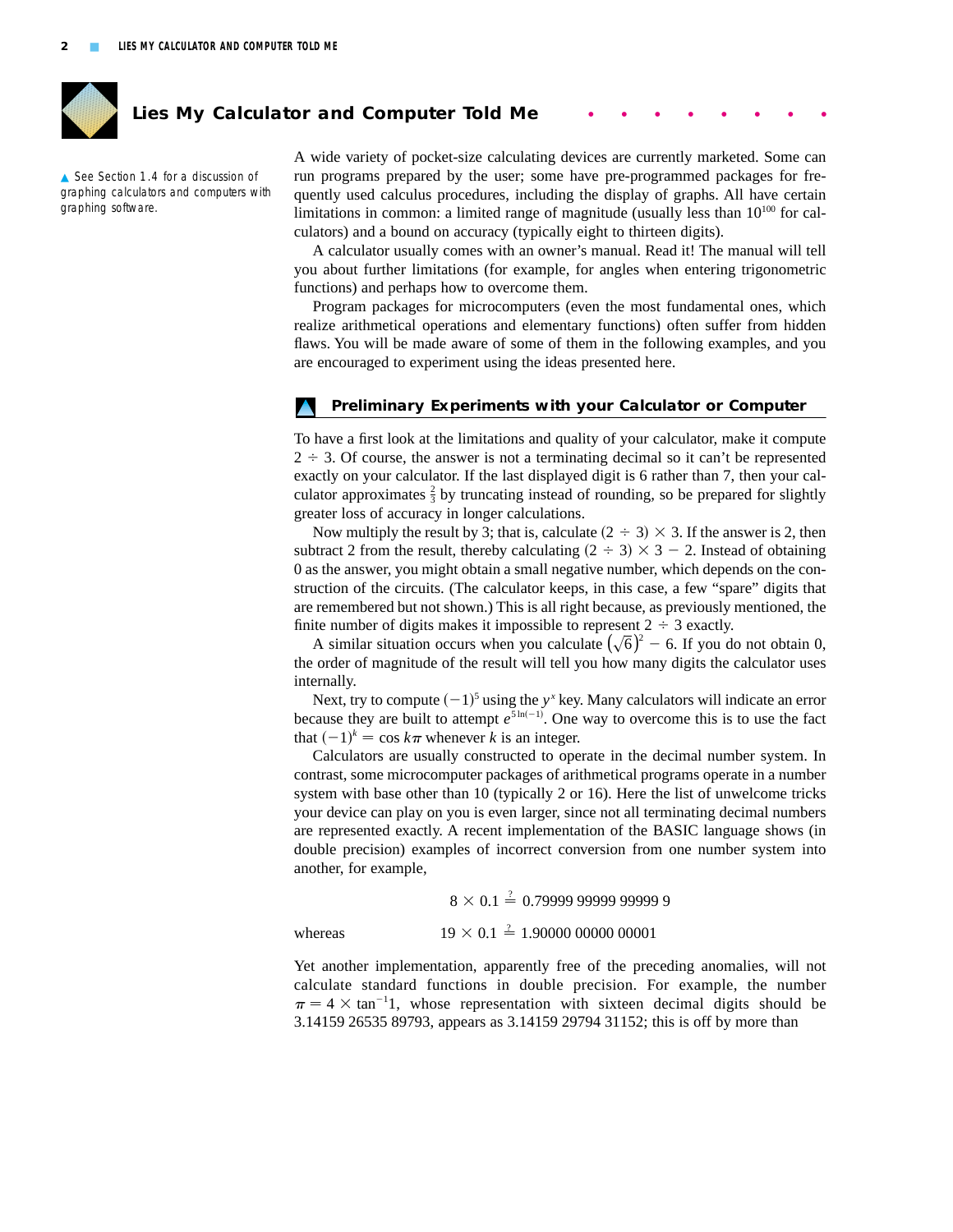$3 \times 10^{-7}$ . What is worse, the cosine function is programmed so badly that its "cos"  $0 = 1 + 2^{-23}$ . (Can you invent a situation when this could ruin your calculations?) These or similar defects exist in other programming languages too.

### **The Perils of Subtraction**

You might have observed that subtraction of two numbers that are close to each other is a tricky operation. The difficulty is similar to this thought exercise: Imagine that you walk blindfolded 100 steps forward and then turn around and walk 99 steps. Are you sure that you end up exactly one step from where you started?

The name of this phenomenon is "loss of significant digits." To illustrate, let's calculate

$$
8721\sqrt{3} - 10,681\sqrt{2}
$$

The approximations from my calculator are

and  $8721\sqrt{3} \approx 15105.21509$  and  $10,681\sqrt{2} \approx 15105.21506$ 

and so we get 8721 $\sqrt{3}$  – 10,681 $\sqrt{2}$   $\approx$  0.00003. Even with three spare digits exposed, the difference comes out as 0.00003306. As you can see, the two ten-digit numbers agree in nine digits that, after subtraction, become zeros before the first nonzero digit. To make things worse, the formerly small errors in the square roots become more visible. In this particular example we can use rationalization to write

$$
8721\sqrt{3} - 10,681\sqrt{2} = \frac{1}{8721\sqrt{3} + 10,681\sqrt{2}}
$$

(work out the details!) and now the loss of significant digits doesn't occur:

$$
\frac{1}{8721\sqrt{3} + 10,681\sqrt{2}} \approx 0.00003310115
$$
 to seven digits

(It would take too much space to explain why all seven digits are reliable; the subject *numerical analysis* deals with these and similar situations.) See Exercise 7 for another instance of restoring lost digits.

Now you can see why in Exercises 2.2 your guess at the limit of  $(\tan x - x)/x^3$  was bound to go wrong:  $\tan x$  becomes so close to x that the values will eventually agree in all digits that the calculator is capable of carrying. Similarly, if you start with just about any continuous function  $f$  and try to guess the value of

$$
f'(x) = \lim_{h \to 0} \frac{f(x+h) - f(x)}{h}
$$

long enough using a calculator, you will end up with a zero, despite all the rules in Chapter 3!

#### **Where Calculus is More Powerful than Calculators and Computers**

One of the secrets of success of calculus in overcoming the difficulties connected with subtraction is symbolic manipulation. For instance,  $(a + b) - a$  is always b, although the calculated value may be different. Try it with  $a = 10^7$  and  $b = \sqrt{2} \times 10^{-5}$ . Another powerful tool is the use of inequalities; a good example is the Squeeze Theo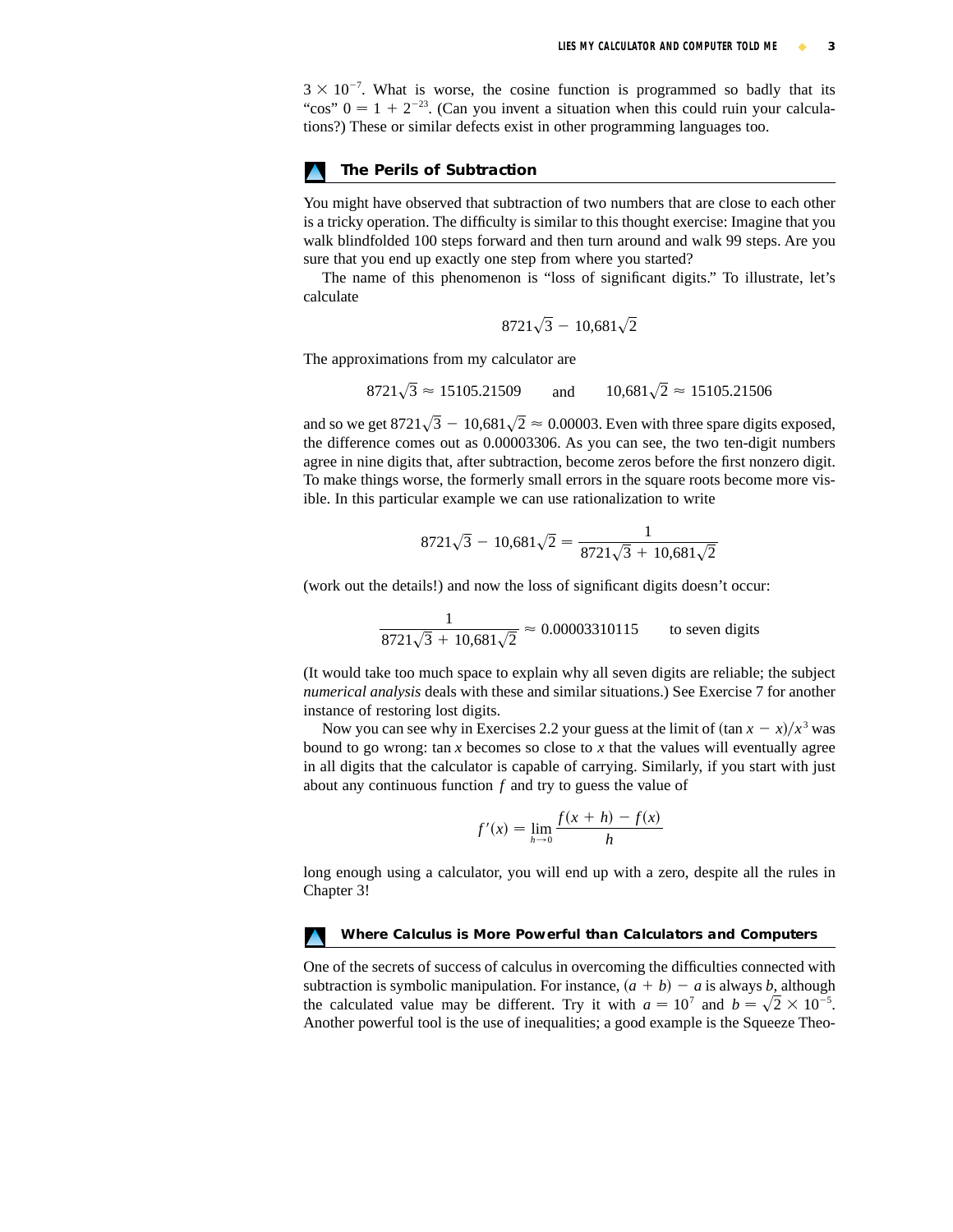rem as demonstrated in Section 2.3. Yet another method for avoiding computational difficulties is provided by the Mean Value Theorem and its consequences, such as l'Hospital's Rule (which helps solve the aforementioned exercise and others) and Taylor's Inequality.

The limitations of calculators and computers are further illustrated by infinite series. A common misconception is that a series can be summed by adding terms until there is "practically nothing to add" and "the error is less than the first neglected term." The latter statement is true for certain alternating series (see the Alternating Series Estimation Theorem) but not in general; a modified version is true for another class of series (Exercise 10). As an example to refute these misconceptions, let's consider the series

$$
\sum_{n=1}^{\infty} \frac{1}{n^{1.001}}
$$

which is a convergent p-series ( $p = 1.001 > 1$ ). Suppose we were to try to sum this series, correct to eight decimal places, by adding terms until they are less than 5 in the ninth decimal place. In other words, we would stop when

$$
\frac{1}{n^{1.001}} < 0.00000\ 0005
$$

that is, when  $n = N = 196,217,284$ . (This would require a high-speed computer and increased precision.) After going to all this trouble, we would end up with the approximating partial sum

$$
S_N = \sum_{n=1}^N \frac{1}{n^{1.001}} < 19.5
$$

But, from the proof of the Integral Test, we have

$$
\sum_{n=1}^{\infty} \frac{1}{n^{1.001}} > \int_{1}^{\infty} \frac{dx}{x^{1.001}} = 1000
$$

Thus, the machine result represents less than 2% of the correct answer!

Suppose that we then wanted to add a huge number of terms of this series, say,  $10^{100}$ terms, in order to approximate the infinite sum more closely. (This number  $10^{100}$ , called a *googol*, is outside the range of pocket calculators and is much larger than the number of elementary particles in our solar system.) If we were to add  $10^{100}$  terms of the above series (only in theory; a million years is less than  $10^{26}$  microseconds), we would still obtain a sum of less than 207 compared with the true sum of more than 1000. (This estimate of 207 is obtained by using a more precise form of the Integral Test, known as the Euler-Maclaurin Formula, and only then using a calculator. The formula provides a way to accelerate the convergence of this and other series.)

If the two preceding approaches didn't give the right information about the accuracy of the partial sums, what does? A suitable inequality satisfied by the remainder of the series, as you can see from Exercise 6.

Computers and calculators are not replacements for mathematical thought. They are just replacements for some kinds of mathematical labor, either numerical or symbolic. There are, and always will be, mathematical problems that can't be solved by a calculator or computer, regardless of its size and speed. A calculator or computer does stretch the human capacity for handling numbers and symbols, but there is still considerable scope and necessity for "thinking before doing."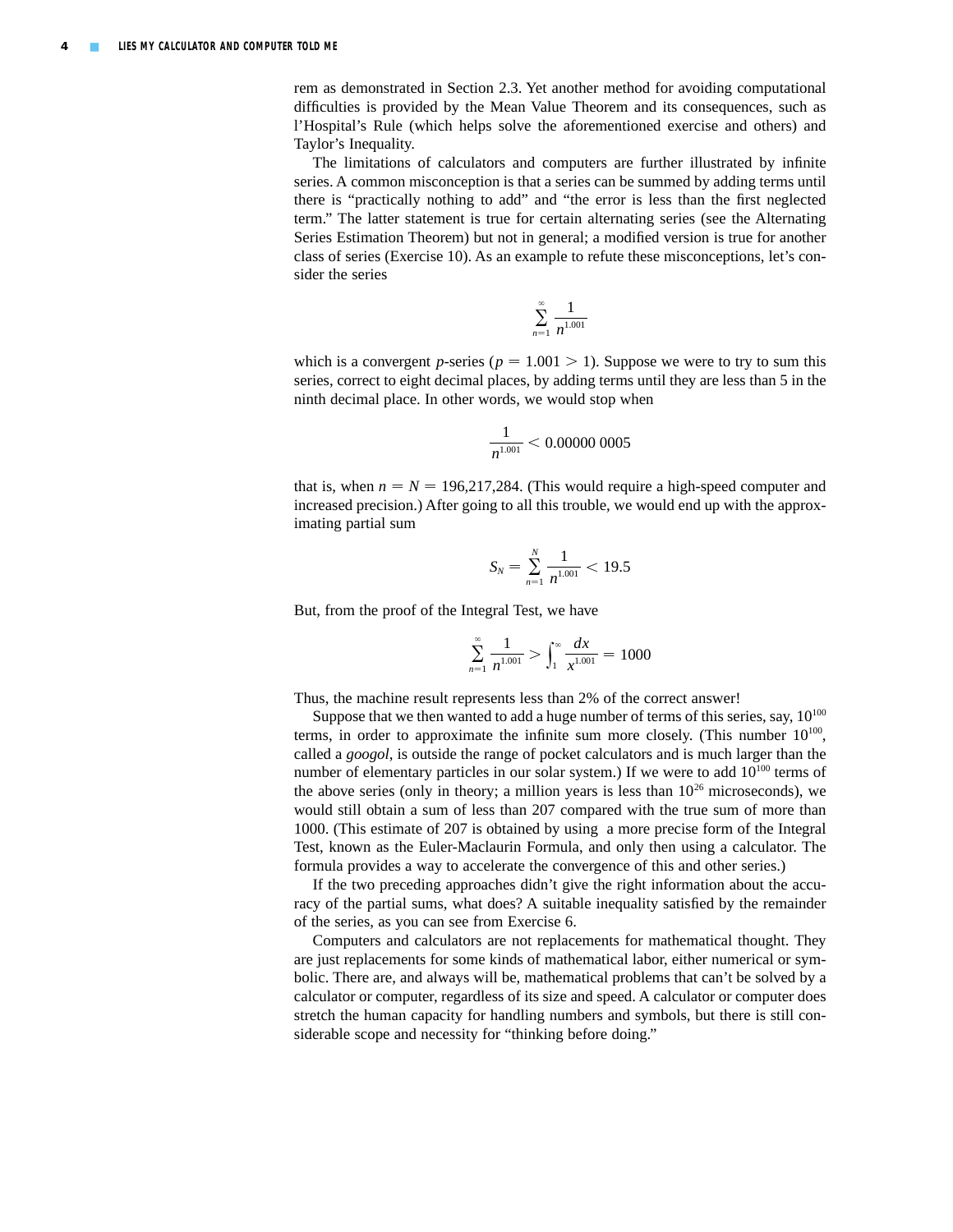**Exercises** ●●●●●●●●●●●●●●●●●●●●●●●●●●

# **A [Click here for answers.](#page-5-0)**

**1.** Guess the value of

$$
\lim_{x \to 0} \left( \frac{1}{\sin^2 x} - \frac{1}{x^2} \right)
$$

and determine when to stop guessing before the loss of significant digits destroys your result. (The answer will depend on your calculator.) Then find the precise answer using an appropriate calculus method.

**2.** Guess the value of

$$
\lim_{h\to 0}\frac{\ln(1+h)}{h}
$$

and determine when to stop guessing before the loss of significant digits destroys your result. This time the detrimental subtraction takes place inside the machine; explain how (assuming that the Taylor series with center  $a = 1$  is used to approximate  $\ln x$ ). Then find the precise answer using an appropriate calculus method.

**3.** Even innocent-looking calculus problems can lead to numbers beyond the calculator range. Show that the maximum value of the function

$$
f(x) = \frac{x^2}{(1.0001)^x}
$$

is greater than  $10^{124}$ . [*Hint:* Use logarithms.] What is the limit of  $f(x)$  as  $x \rightarrow \infty$ ?

- **4.** What is a numerically reliable expression to replace  $\sqrt{1 - \cos x}$ , especially when x is a small number? You will need to use trigonometric identities. (Recall that some computer packages would signal an unnecessary error condition, or even switch to complex arithmetic, when  $x = 0$ .)
- **5.** Try to evaluate

$$
D = \ln \ln(10^9 + 1) - \ln \ln(10^9)
$$

on your calculator. These numbers are so close together that you will likely obtain 0 or just a few digits of accuracy. However, we can use the Mean Value Theorem to achieve much greater accuracy.

(a) Let  $f(x) = \ln \ln x$ ,  $a = 10^9$ , and  $b = 10^9 + 1$ . Then the Mean Value Theorem gives

$$
f(b) - f(a) = f'(c)(b - a) = f'(c)
$$

where  $a \leq c \leq b$ . Since f' is decreasing, we have  $f'(a) > f'(c) > f'(b)$ . Use this to estimate the value of *D*.

- (b) Use the Mean Value Theorem a second time to discover why the quantities  $f'(a)$  and  $f'(b)$  in part (a) are so close to each other.
- **6.** For the series  $\sum_{n=1}^{\infty} n^{-1.001}$ , studied in the text, exactly how many terms do we need (in theory) to make the error less than 5 in the ninth decimal place? You can use the inequalities from the proof of the Integral Test:

$$
\int_{N+1}^{\infty} f(x) \, dx < \sum_{n=N+1}^{\infty} f(n) < \int_{N}^{\infty} f(x) \, dx
$$

**7.** Archimedes found an approximation to  $2\pi$  by considering the perimeter  $p$  of a regular 96-gon inscribed in a circle of radius 1. His formula, in modern notation, is

$$
p = 96\sqrt{2 - \sqrt{2 + \sqrt{2 + \sqrt{2 + \sqrt{3}}}}}
$$

- (a) Carry out the calculations and compare with the value of p from more accurate sources, say  $p = 192 \sin(\pi/96)$ . How many digits did you lose?
- (b) Perform rationalization to avoid subtraction of approximate numbers and count the exact digits again.
- **8.** This exercise is related to Exercise 2. Suppose that your computing device has an excellent program for the exponential function  $exp(x) = e^x$  but a poor program for  $ln x$ . Use the identity

$$
\ln a = b + \ln \left( 1 + \frac{a - e^b}{e^b} \right)
$$

and Taylor's Inequality to improve the accuracy of  $\ln x$ .

**9.** The cubic equation

$$
x^3 + px + q = 0
$$

where we assume for simplicity that  $p > 0$ , has a classical solution formula for the real root, called Cardano's formula:

$$
x = \frac{1}{3} \left[ \left( \frac{27q + \sqrt{729q^2 + 108p^3}}{2} \right)^{1/3} + \left( \frac{27q - \sqrt{729q^2 + 108p^3}}{2} \right)^{1/3} \right]
$$

For a user of a pocket-size calculator, as well as for an inexperienced programmer, the solution presents several stumbling blocks. First, the second radicand is negative and the fractional power key or routine may not handle it. Next, even if we fix the negative radical problem, when  $q$  is small in magnitude and  $p$  is of moderate size, the small number  $x$ is the difference of two numbers close to  $\sqrt{p/3}$ .

(a) Show that all these troubles are avoided by the formula

$$
x = \frac{-9q}{a^{2/3} + 3p + 9p^2 a^{-2/3}}
$$